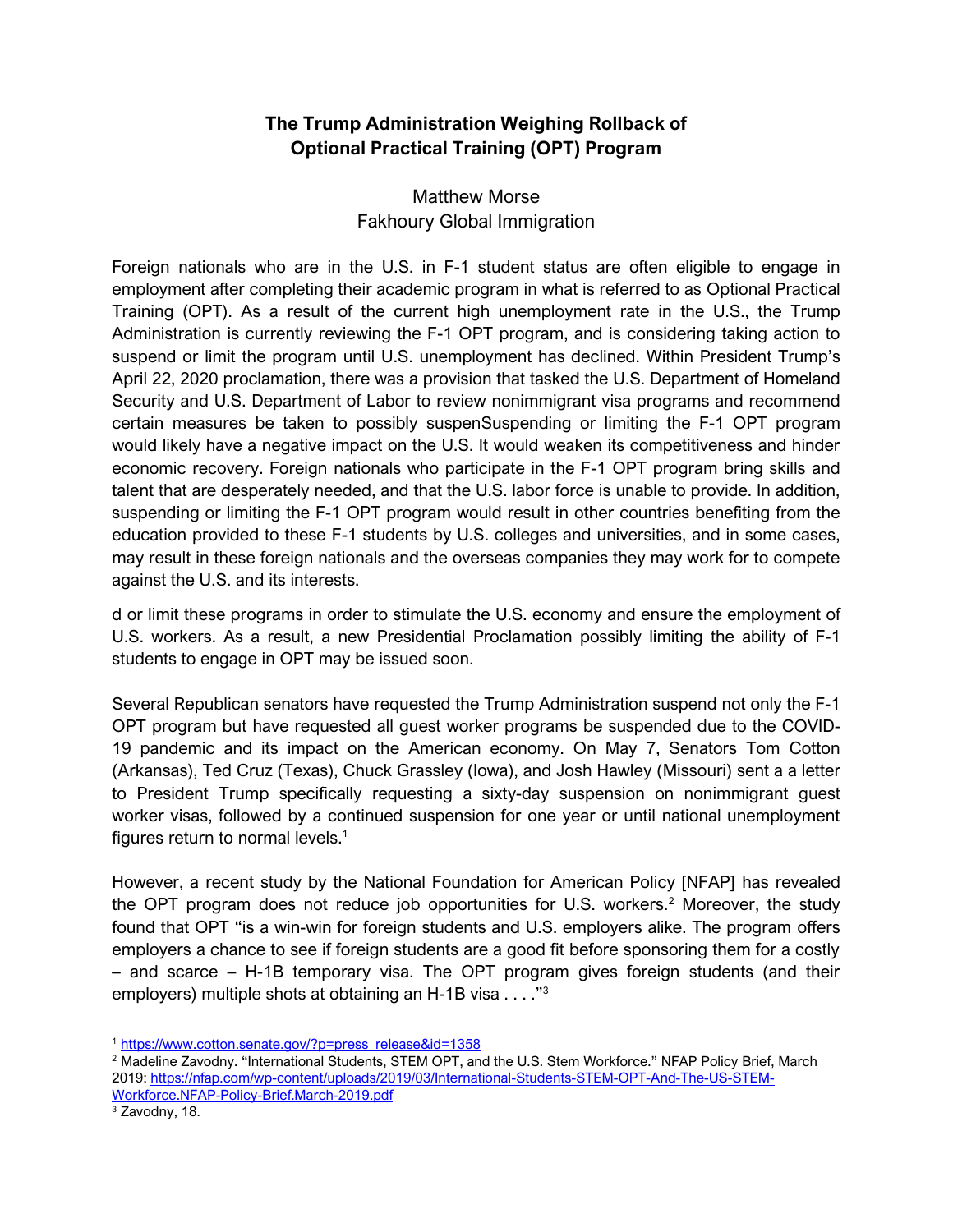Other sources indicate that eliminating the F-1 OPT program could negatively impact the U.S. economy in the long-term. The Business Roundtable has published a study on the contributions of the F-1 OPT program to the U.S. economy, and the potential impact of curtailing the program.<sup>4</sup> The Business Roundtable found that reducing the issuance of foreign-national F-1 student visas by thirty-five percent (35%) and F-1 OPT participation by sixty percent (60%) would shrink U.S. Gross Domestic Product (GDP) by a quarter of a percentage point by 2028, and lead to the loss of 443,000 jobs. The report defends the F-1 OPT program by arguing that "as new industries emerge that will play an increasingly important role in the 21<sup>st</sup>-century economy, it is critical that U.S. immigration policies continue to attract the best and brightest students from around the world."<sup>5</sup>

Many American businesses have expressed their support for the F-1 OPT program, including eBay, Facebook, EY, Microsoft, and Apple.<sup>6</sup> Businesses support the program because F-1 students on OPT help to fill in critical "skills gaps" that have resulted from a lack of trained U.S. workers in STEM (science, technology, engineering, and math) fields. As one *Forbes* article explains: "[Leading] trends in our higher education suggest that the U.S. is fast approaching a STEM crisis like no other – one that systematically benefits foreign countries and companies, at the expense of our own."<sup>7</sup> Moreover, the Society for Human Resource Management reports that "careers in science, technology, engineering, and math (STEM) are at the heart of the skills gap in America."<sup>8</sup> Finally, an editorial by a software company manager argues that "restricting OPT would be disastrous for international students in the U.S. and it would discourage students from around the world from studying here. The U.S. is already losing many needed STEM-degree students to other developed countries."<sup>9</sup>

Universities and educational associations such as the American Council on Education have also endorsed retaining the F-1 OPT program and have argued that the Administration's concerns over the security risk posed by Chinese students is overstated. They argue that they have effective security protocols and that, as experts in their subject fields, Chinese students help to bolster U.S. research.<sup>10</sup> Moreover, suspending or eliminating the F-1 OPT program would produce severe economic repercussions for universities without significant name recognition,

<sup>7</sup> Arthur Herman. "America's High-Tech STEM Crisis." *Forbes* (September 10, 2018):

<sup>4</sup> Business Roundtable. "The Economic Impact of Curbing the Optional Practical Training Program." *Business Roundtable*: [https://www.businessroundtable.org/policy-perspectives/immigration/economic-impact-curbing-optional](https://www.businessroundtable.org/policy-perspectives/immigration/economic-impact-curbing-optional-practical-training-program)[practical-training-program](https://www.businessroundtable.org/policy-perspectives/immigration/economic-impact-curbing-optional-practical-training-program)

<sup>5</sup> Business Roundtable.

<sup>6</sup> Suzanne Monyak. "Postgrad Visa Restrictions Likely To Curb Economic Growth." *Law360* (June 4, 2020): https://www.law360.com/articles/1279947/postgrad-visa-restrictions-likely-to-curb-economic-growth

https://www.forbes.com/sites/arthurherman/2018/09/10/americas-high-tech-stem-crisis/#689539f8f0a2 <sup>8</sup> Rick Lazio and Harold Ford, Jr. "The U.S. Needs to Prepare Workers for STEM Jobs."

<sup>9</sup> Marian Faye. "Ending program for foreign students could worsen America's STEM worker shortage." *Houston Chronicle* (January 9, 2020): [https://www.houstonchronicle.com/opinion/outlook/article/Ending-program-for-foreign](https://www.houstonchronicle.com/opinion/outlook/article/Ending-program-for-foreign-students-could-worsen-14958935.php)[students-could-worsen-14958935.php](https://www.houstonchronicle.com/opinion/outlook/article/Ending-program-for-foreign-students-could-worsen-14958935.php)

 $10$  Edward Wong and Julian E. Barnes. "U.S. to Expel Chinese Graduate Students With Ties to China's Military Schools." *New York Times* (May 28, 2020): [https://www.nytimes.com/2020/05/28/us/politics/china-hong-kong-trump](https://www.nytimes.com/2020/05/28/us/politics/china-hong-kong-trump-student-visas.html)[student-visas.html](https://www.nytimes.com/2020/05/28/us/politics/china-hong-kong-trump-student-visas.html)